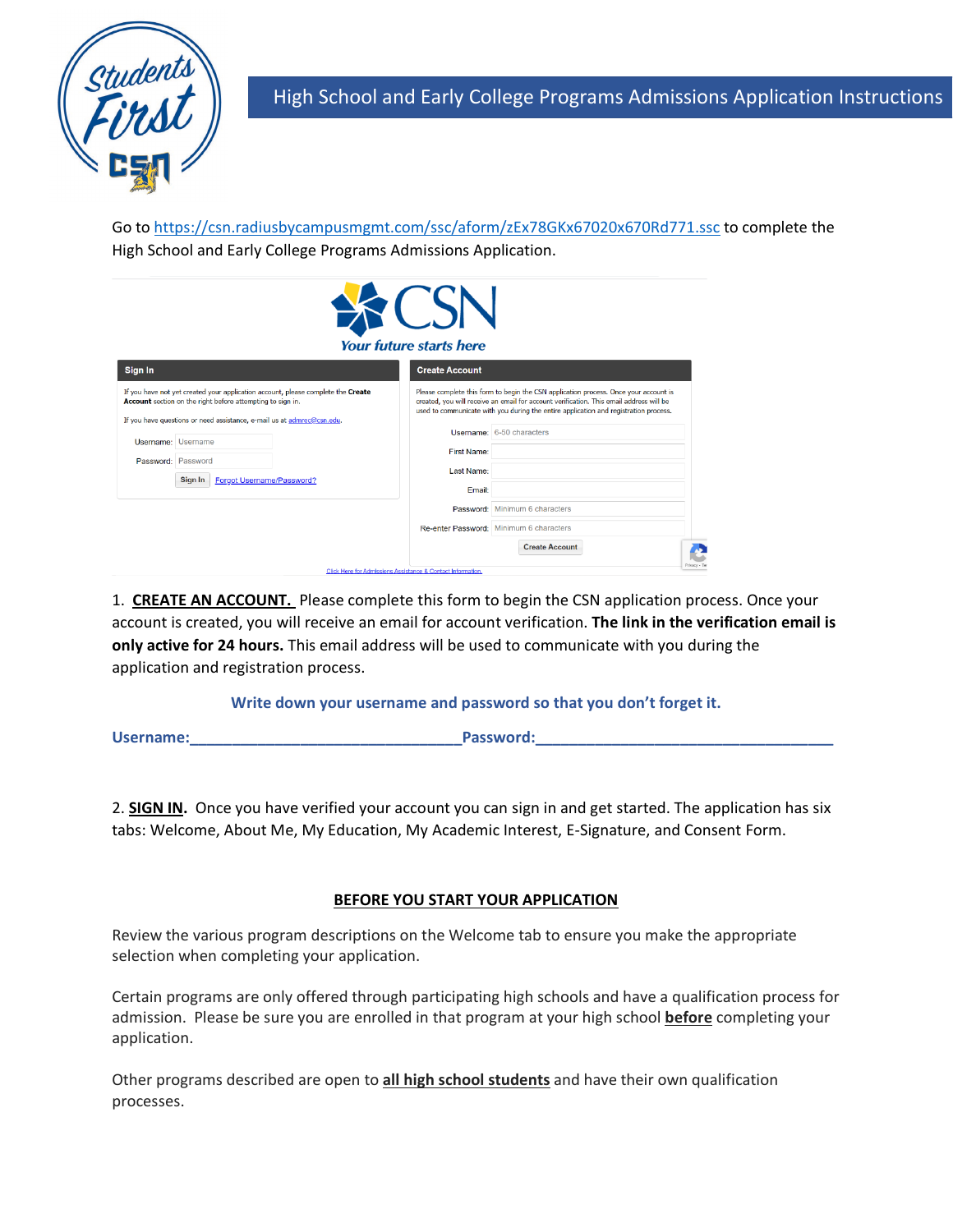

3. **ABOUT ME** Choose the high school program you are enrolling in. Please read the descriptions to ensure that you are applying for the correct program.

| <b>Previous</b> |                   |                                                                                      | <b>Save</b> | Save & Return Later  |             | Cancel Changes | Next                                                                                                                                 |
|-----------------|-------------------|--------------------------------------------------------------------------------------|-------------|----------------------|-------------|----------------|--------------------------------------------------------------------------------------------------------------------------------------|
| Welcome         | About Me          | My Education                                                                         |             | My Academic Interest | e-Signature | Consent Form   |                                                                                                                                      |
|                 |                   |                                                                                      |             |                      |             |                | * = Required Field                                                                                                                   |
|                 |                   | Choose the high school programs you are enroling in:                                 |             |                      |             |                |                                                                                                                                      |
|                 |                   |                                                                                      |             |                      |             |                | College of Southern Nevada High School (only for students who have received an acceptance letter from CSN High School)               |
|                 |                   | to your CSN account which will be articulated during the following summer semester). |             |                      |             |                | . CTE College Credit Program (Please complete this application in the final year of your course sequence to have the credits applied |
|                 | application)      |                                                                                      |             |                      |             |                | Jumpstart Program (please ensure that you have been accepted into the program at your high school before completing this             |
|                 | this application) |                                                                                      |             |                      |             |                | Dual Enrollment Program (please ensure that you have been accepted into the program at your high school before completing            |
|                 |                   | vour high school before completing this application)                                 |             |                      |             |                | - CTE Dual Enrollment Program (participating high schools only. Please ensure that you have been accepted into the program at        |
|                 |                   | • Early Studies (any student age 16 or older)                                        |             |                      |             |                |                                                                                                                                      |
|                 |                   | Talented & Gifted Minor Students (any student under the age of 16)                   |             |                      |             |                |                                                                                                                                      |
|                 |                   | before completing this application)                                                  |             |                      |             |                | <b>• Your Educational Success Program (YES)</b> (please ensure that you have been accepted into the program at your high school      |
|                 |                   |                                                                                      |             |                      |             |                |                                                                                                                                      |

3b. **Anticipated Term & Year of Enrollment** Select the term that you are enrolling in.



3c. **NSHE ID.** If you have taken dual credit courses with CSN, NSC, or UNLV please provide the ID assigned to you.

| NSHE ID                                                                                            |
|----------------------------------------------------------------------------------------------------|
| If you have taken Dual Credit courses with CSN, NSC or UNLV please provide the ID assigned to you. |
|                                                                                                    |

3d. **My Personal Information.** You must enter your full legal name, date of birth, and gender. Providing a social security number is OPTIONAL. A social security number is required for federal financial assistance, some scholarship and by the IRS for the 1098 tax credit.

3e. **My Contact Information**. Enter home address, phone number, and **personal email**. If you have a different mailing address from physical address (where you live) check the box and enter the mailing address. **Use a personal email address that you can access after you graduate high school**.

3g. **My Parent or Guardian Education**. Optional section. Please choose the highest level of education completed by a parent or guardian.

3h. **My Race and Ethnicity**. Optional section.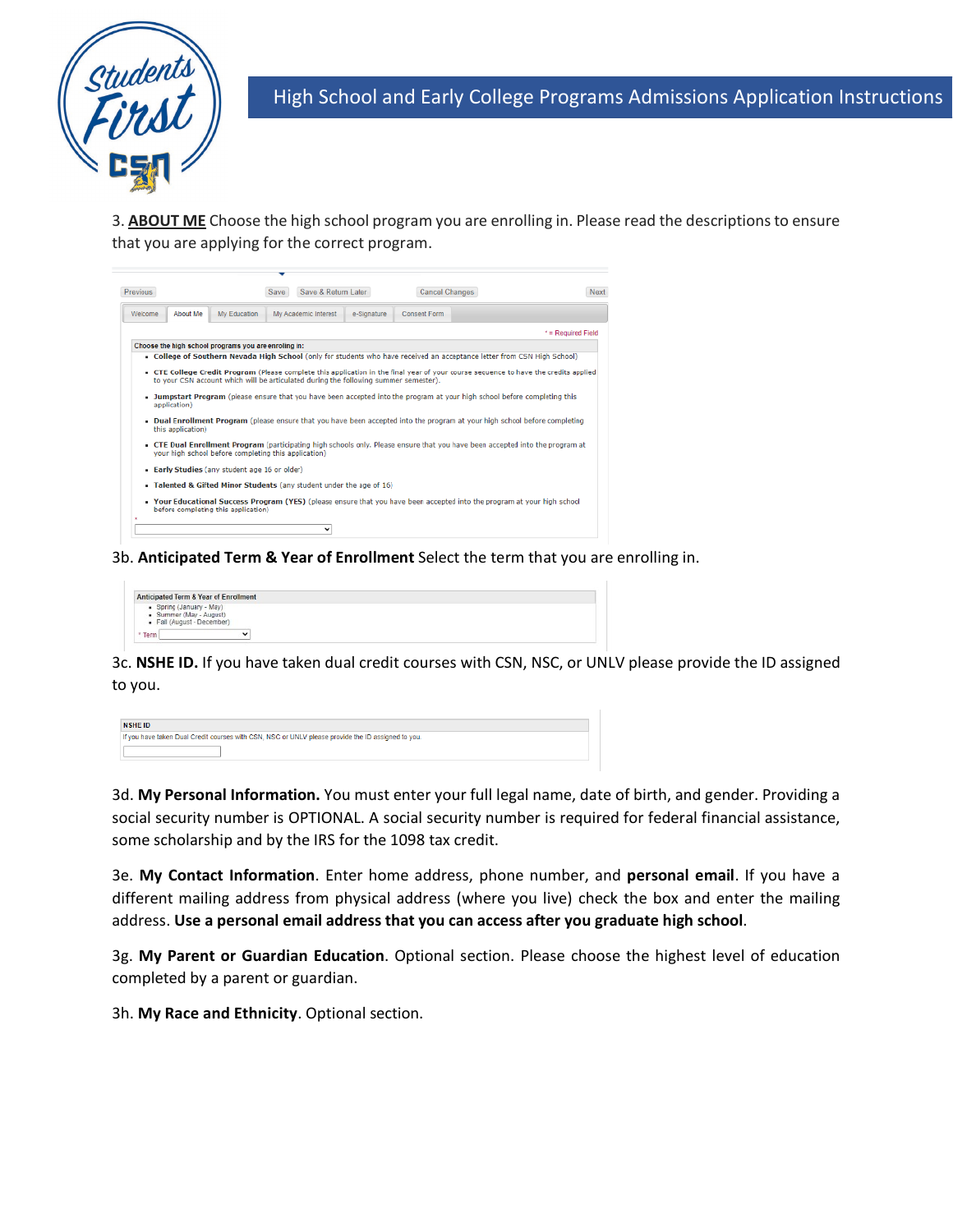

 $\overline{1}$ 

High School and Early College Programs Admissions Application Instructions

## 3. **ABOUT ME (continued)**

3j. **My Citizenship and Residency**. Providing your citizenship status is optional; however, your residency classification could be impacted. Answer if you currently live in Nevada and the date you began living in the State. If you were born in Nevada enter your birthdate.

|                                    | Providing your citizenship status is optional; however, your residency classification could be impacted.                                               |                       |             |
|------------------------------------|--------------------------------------------------------------------------------------------------------------------------------------------------------|-----------------------|-------------|
| Are you a U.S. citizen?            |                                                                                                                                                        |                       |             |
| * Do you currently live in Nevada? |                                                                                                                                                        |                       |             |
| Yes                                |                                                                                                                                                        |                       |             |
|                                    | Notification of residency status will be included in your admissions letter. For additional residency information, please visit www.csn.edu/residency. |                       |             |
|                                    |                                                                                                                                                        |                       |             |
|                                    |                                                                                                                                                        |                       |             |
| * Date you began living in Nevada. |                                                                                                                                                        |                       |             |
| 01/04/2017<br>[mm/dd/yyyy]         |                                                                                                                                                        |                       |             |
|                                    |                                                                                                                                                        |                       |             |
|                                    |                                                                                                                                                        |                       |             |
| <b>Previous</b>                    | Save & Return Later<br>Save                                                                                                                            | <b>Cancel Changes</b> | <b>Next</b> |
|                                    |                                                                                                                                                        |                       |             |
|                                    |                                                                                                                                                        |                       |             |

**Click "Save" before moving on to next page.** 

## **4. MY EDUCATION**

4a. **My High School Education.** Select your grade level.

| Previous             |                          |              | Save & Return Later<br>Save |  |             |                                                                                                                                                                                                                                                                                               |                    | Cancel Changes | Next |
|----------------------|--------------------------|--------------|-----------------------------|--|-------------|-----------------------------------------------------------------------------------------------------------------------------------------------------------------------------------------------------------------------------------------------------------------------------------------------|--------------------|----------------|------|
| Welcome              | About Me                 | My Education | My Academic Interest        |  | e-Signature | Consent Form                                                                                                                                                                                                                                                                                  |                    |                |      |
|                      |                          |              |                             |  |             |                                                                                                                                                                                                                                                                                               | * = Required Field |                |      |
|                      | My High School Education |              |                             |  |             |                                                                                                                                                                                                                                                                                               |                    |                |      |
|                      |                          |              |                             |  |             | Graduation date and high school name are required for all applicants who have graduated from or are currently enrolled in high school. For applicants who<br>have or anticipate receiving a General Education Diploma or a Certificate of High School Equivalency, an issue date is required. |                    |                |      |
| * Please choose one: |                          |              |                             |  |             |                                                                                                                                                                                                                                                                                               |                    |                |      |
| Junior               |                          | $\check{ }$  |                             |  |             |                                                                                                                                                                                                                                                                                               |                    |                |      |

4b. **My High School Information.** Enter full high school name.

| * Name of high school<br>Murray High School |                                                                                                   | * High School Student ID                                      |      |
|---------------------------------------------|---------------------------------------------------------------------------------------------------|---------------------------------------------------------------|------|
|                                             |                                                                                                   |                                                               |      |
| 'Unknown HS Alabama'.                       | Enter full high school name. If not listed, type 'Unknown HS' with State or Country. Ex.          | Please enter your student id that you use at your high school |      |
| City                                        | <b>State</b>                                                                                      |                                                               |      |
| Murray                                      | KY                                                                                                |                                                               |      |
|                                             |                                                                                                   |                                                               |      |
|                                             | These fields are populated by our system. If they are blank please continue with the application. |                                                               |      |
|                                             |                                                                                                   |                                                               |      |
|                                             | * Date of graduation/GED/HSE or expected graduation from high school: (MM/YYYY)                   |                                                               |      |
| 05/2019                                     |                                                                                                   |                                                               |      |
| [mm/yyy]                                    |                                                                                                   |                                                               |      |
|                                             |                                                                                                   |                                                               |      |
|                                             |                                                                                                   |                                                               |      |
| Previous                                    | Save<br>Save & Return Later                                                                       | Cancel Changes                                                | Next |
|                                             |                                                                                                   |                                                               |      |

**Click "Save" before moving on to next page.**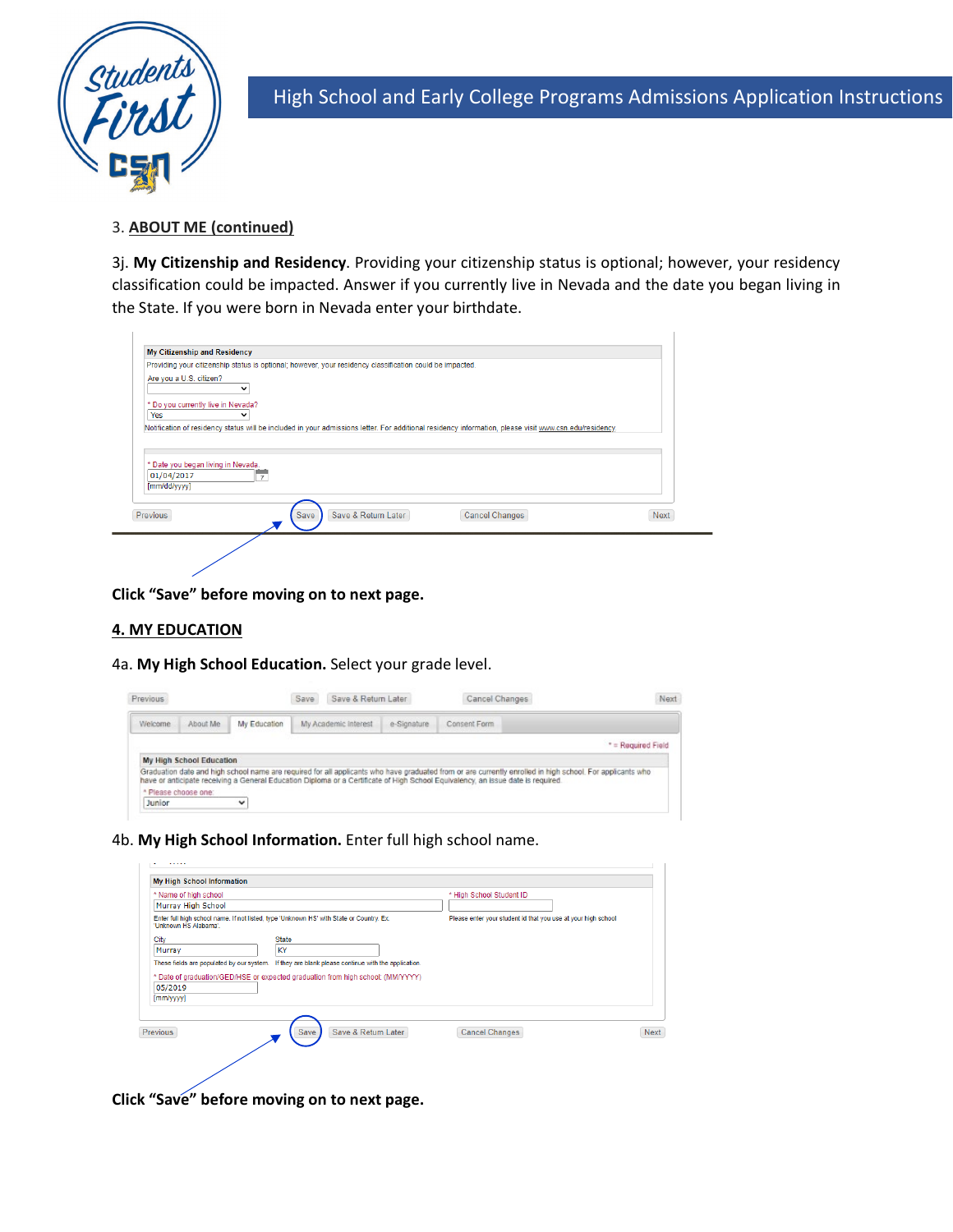

**5. MY ACADEMIC INTEREST** CSN has 11 areas of study. Select the academic area you are interested in studying. Descriptions are provided. Also, indicate if you plan to attend CSN after high school graduation.

|                 |                                           |                                                                                                   | Save | Save & Return Later  |             | Cancel Changes | Next               |
|-----------------|-------------------------------------------|---------------------------------------------------------------------------------------------------|------|----------------------|-------------|----------------|--------------------|
| Welcome         | About Me                                  | My Education                                                                                      |      | My Academic Interest | e-Signature | Consent Form   |                    |
|                 |                                           |                                                                                                   |      |                      |             |                | * = Required Field |
|                 | My Education Objective                    |                                                                                                   |      |                      |             |                |                    |
| * Area of Study |                                           |                                                                                                   |      |                      |             |                |                    |
|                 | Biological & Physical Science*            |                                                                                                   |      |                      |             | ◡              |                    |
|                 |                                           | * Do you plan to attend CSN after high school graduation?                                         |      |                      |             |                |                    |
| Yes             |                                           | v                                                                                                 |      |                      |             |                |                    |
|                 |                                           |                                                                                                   |      |                      |             |                |                    |
|                 |                                           |                                                                                                   |      |                      |             |                |                    |
|                 |                                           |                                                                                                   |      |                      |             |                |                    |
|                 | <b>Biological &amp; Physical Sciences</b> |                                                                                                   |      |                      |             |                |                    |
|                 |                                           | Leads to careers in biology, chemistry, physics, astronomy, geology, geography and environmental. |      |                      |             |                |                    |
|                 |                                           |                                                                                                   |      |                      |             |                |                    |
|                 |                                           |                                                                                                   |      |                      |             |                |                    |
| Previous        |                                           |                                                                                                   | Save | Save & Return Later  |             | Cancel Changes | Next               |

**Click "Save" before moving on to next page.**

#### **6. E-SIGNATURE**

6a. **Declarations.** Students must agree to the declarations.

#### 6b. **Disclaimers**

6c. **Student Signature.** If student is 18 years of age or older electronic parent or guardian signature will not be required.

| Previous            |                                      |                                                        | Save | Save & Return Later  |             | Cancel Changes                                                                                                                                                                                                                                                                                                                       | Next               |
|---------------------|--------------------------------------|--------------------------------------------------------|------|----------------------|-------------|--------------------------------------------------------------------------------------------------------------------------------------------------------------------------------------------------------------------------------------------------------------------------------------------------------------------------------------|--------------------|
| Welcome             | About Me                             | My Education                                           |      | My Academic Interest | e-Signature | Consent Form                                                                                                                                                                                                                                                                                                                         |                    |
|                     |                                      |                                                        |      |                      |             |                                                                                                                                                                                                                                                                                                                                      | * = Required Field |
| <b>Declarations</b> |                                      |                                                        |      |                      |             |                                                                                                                                                                                                                                                                                                                                      |                    |
| $\mathbf{r}$        | CLEP consideration.                  |                                                        |      |                      |             | am responsible for requesting other institution(s) to send my official transcripts to CSN's Office of the Registrar for transferred credit evaluation and/or                                                                                                                                                                         |                    |
|                     |                                      |                                                        |      |                      |             | certify that the information provided on this application is true and accurate to the best of my knowledge.                                                                                                                                                                                                                          |                    |
|                     | of collecting any past due amounts.  |                                                        |      |                      |             | agree to maintain accurate mailing and email information, and to pay all amounts due by published deadlines. If my account becomes delinquent, I<br>understand the account will be placed on hold and may be forwarded to a collection agency. I acknowledge that I am responsible for all associated costs                          |                    |
| <b>DISCLAIMERS</b>  |                                      |                                                        |      |                      |             |                                                                                                                                                                                                                                                                                                                                      |                    |
|                     | of student and employee information. |                                                        |      |                      |             | You are applying to an institution that is a member of the Nevada System of Higher Education (NSHE) and will be issued one identification number to be used<br>at all NSHE institutions. Limited personal information is shared among NSHE institutions in accordance with NSHE policies governing the security and privacy          |                    |
|                     |                                      | more information, visit www.csn.edu/nondiscrimination. |      |                      |             | CSN is an Equal Employment Opportunity/Affirmative Action institution and does not discriminate on the basis of sex, age, race, color, religion, disability,<br>national origin, veteran status, sexual orientation, genetic information, gender identity, or gender expression in the programs or activities which it operates. For |                    |